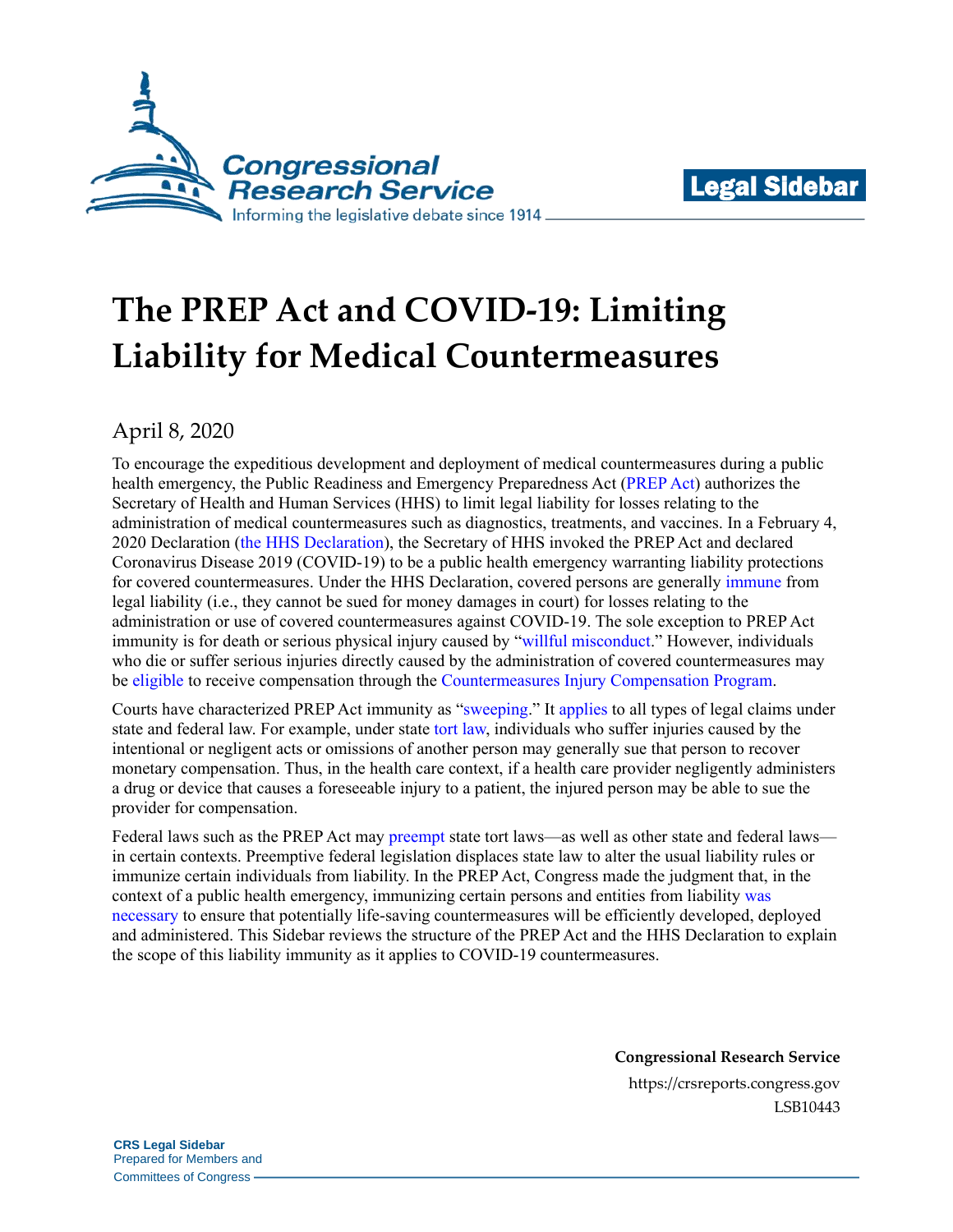## **The Public Readiness and Emergency Preparedness Act**

### **Scope of Immunity from Liability**

For the PREP Act to apply, the Secretary of HHS must [determine](https://uscode.house.gov/view.xhtml?req=granuleid:USC-prelim-title42-section247d-6d&num=0&edition=prelim) that a disease or other threat to health constitutes a public health emergency, or that there is a credible risk of such an emergency. The Secretary shall [consider](https://uscode.house.gov/view.xhtml?req=granuleid:USC-prelim-title42-section247d-6d&num=0&edition=prelim) the desirability of encouraging the design, development, testing, manufacture, and use of countermeasures in determining whether to issue a PREP Act declaration. (A PREP Act declaration is [distinct](https://www.phe.gov/Preparedness/legal/prepact/Pages/prepqa.aspx#q9) from the Secretary's power to declare a [public health emergency](https://www.phe.gov/Preparedness/legal/Pages/phe-qa.aspx) under [Section 319](https://uscode.house.gov/view.xhtml?req=granuleid:USC-prelim-title42-section247d&num=0&edition=prelim) of the Public Health Service Act, which has a separate set of [legal implications.](https://www.phe.gov/Preparedness/legal/Pages/phedeclaration.aspx) The Secretary of HHS made [the](https://www.phe.gov/emergency/news/healthactions/phe/Pages/2019-nCoV.aspx)  [Section 319 declaration](https://www.phe.gov/emergency/news/healthactions/phe/Pages/2019-nCoV.aspx) for COVID-19 on January 31, 2020.) The Secretary must publish the PREP Act declaration in the [Federal Register](https://www.govinfo.gov/content/pkg/FR-2020-03-17/pdf/2020-05484.pdf) and identify for each countermeasure the particular disease, time period, population, and geographical area that the declaration covers.

If within the scope of the declaration, the PREP Act [immunizes](https://uscode.house.gov/view.xhtml?req=granuleid:USC-prelim-title42-section247d-6d&num=0&edition=prelim) a covered person from legal liability for all claims for loss relating to the administration or use of a covered countermeasure. The requirements for PREP Act immunity thus break down into four elements: (1) the individual or entity must be a "covered person"; (2) the legal claim must be for a "loss"; (3) the loss must have a "causal relationship" with the administration or use of a covered countermeasure; and (4) the medical product that caused the loss must be a "covered countermeasure."

First, the PREP Act [defines](https://uscode.house.gov/view.xhtml?req=granuleid:USC-prelim-title42-section247d-6d&num=0&edition=prelim) a *covered person* to include: (i) the United States; (ii) manufacturers and distributors of covered countermeasures; (iii) "program planners"; and (iv) "qualified persons" who prescribe, administer, or dispense covered countermeasures. *Program planners* include Indian Tribes, state governments, and local governments who supervise programs that dispense, distribute, or administer covered countermeasures, or provide policy guidance, facilities, and scientific advice on the administration or use of such countermeasures. *Qualified persons* include licensed health professionals and other individuals authorized to prescribe, administer, or dispense covered countermeasures under state law, as well as other categories of persons identified by the Secretary in a PREP Act declaration. Employees and agents of all these persons and entities are also covered persons.

Second, PREP Act immunity reaches ["all claims for loss"](https://uscode.house.gov/view.xhtml?req=granuleid:USC-prelim-title42-section247d-6d&num=0&edition=prelim) under federal and state law. *Loss* is broadly [defined](https://uscode.house.gov/view.xhtml?req=granuleid:USC-prelim-title42-section247d-6d&num=0&edition=prelim) to mean "any type of loss," including (i) death; (ii) physical, mental, or emotional injury, illness, disability, or condition; (iii) fear of such injury, including medical monitoring costs; and (iv) loss of or damage to property, including business interruption loss. This language would seem to include, at a minimum, most state law tort, medical malpractice, and wrongful death claims arising from the administration of covered countermeasures.

Third, the loss must have a *causal relationship* to the administration and use of a covered countermeasure. As with the other elements, the PREP Act's causation language sweeps broadly. PREP Act immunity [applies](https://uscode.house.gov/view.xhtml?req=granuleid:USC-prelim-title42-section247d-6d&num=0&edition=prelim) to any claim for loss that has "a causal relationship with the design, development, clinical testing or investigation, manufacture, labeling, distribution, formulation, packaging, marketing, promotion, sale, purchase, donation, dispensing, prescribing, administration, licensing, or use" of a covered countermeasure.

Fourth, the medical product at issue must be a *covered countermeasure*. The PREP Ac[t specifies](https://uscode.house.gov/view.xhtml?req=granuleid:USC-prelim-title42-section247d-6d&num=0&edition=prelim) three general types of covered countermeasures: (i) a qualified "pandemic or epidemic product"; (ii) a "security countermeasure"; and (iii) a drug, biological product, or device that the U.S. Food and Drug Administration (FDA) has authorized for emergency use. (As discussed below, Congress recently added a fourth category specifically for respiratory protective devices.) A *pandemic or epidemic product* [includes](https://uscode.house.gov/view.xhtml?req=granuleid:USC-prelim-title42-section247d-6d&num=0&edition=prelim) any drug, biological product, or device developed "to diagnose, mitigate, prevent, treat, or cure a pandemic or epidemic" that FDA has approved, licensed, or authorized for emergency use. *Security*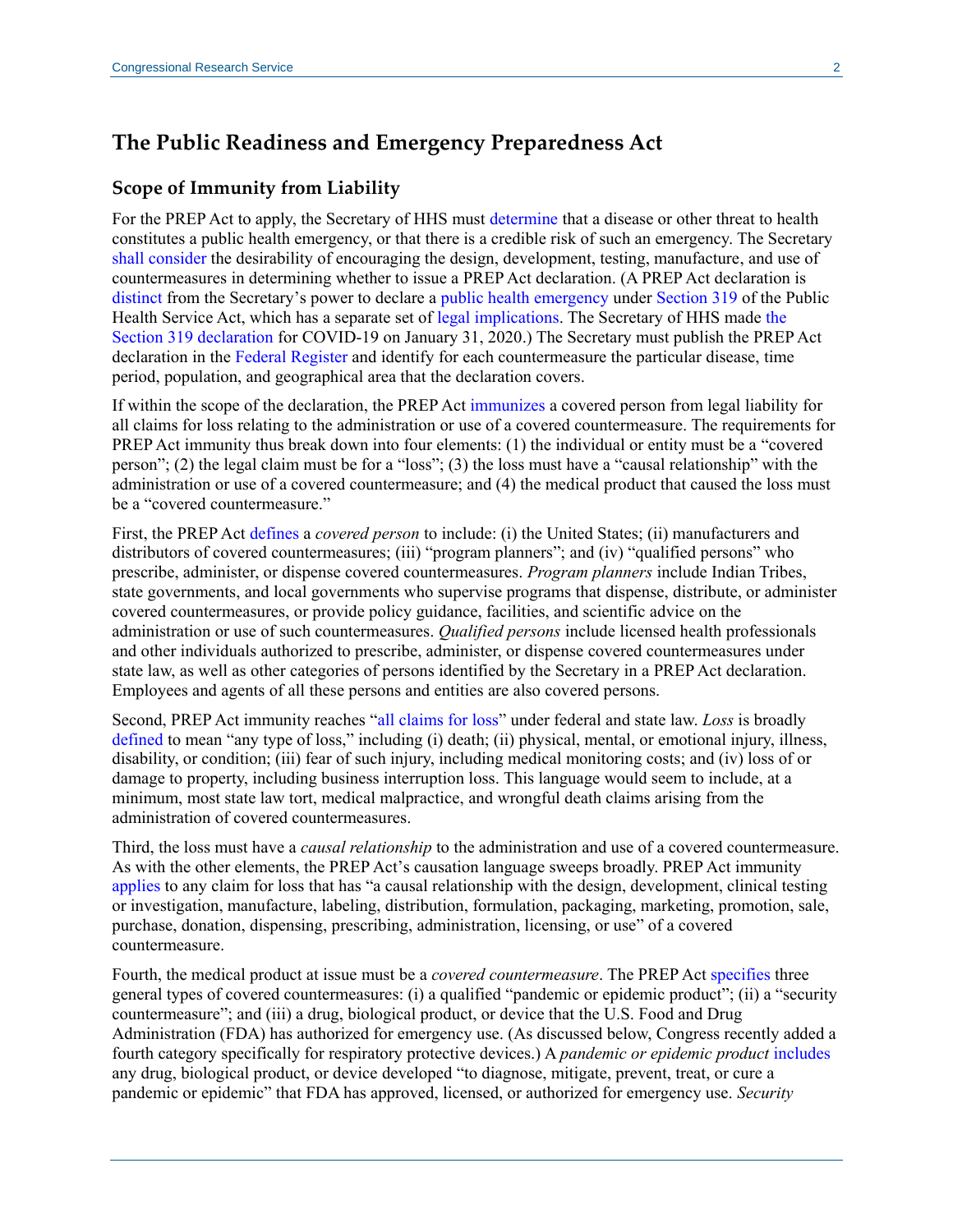*countermeasure* [refers](https://uscode.house.gov/view.xhtml?req=granuleid:USC-prelim-title42-section247d-6b&num=0&edition=prelim) to a drug, biological product, or device used "to diagnose, mitigate, prevent, or treat harm from any biological, chemical, radiological, or nuclear agent" identified by the Secretary of Homeland Security as a material threat to national security. The final category of covered countermeasure includes drugs, biological products, and devices that FDA has authorized for use outside of the ordinary regulatory process through an [Emergency Use Authorization](https://crsreports.congress.gov/product/pdf/IF/IF10745) (EUA). FDA has made wide use of its emergency authorities in response to the COVID-19 pandemic, [issuing](https://www.fda.gov/emergency-preparedness-and-response/mcm-legal-regulatory-and-policy-framework/emergency-use-authorization#2019-ncov) EUAs for certain *in vitro* diagnostic products (i.e., tests for COVID-19), personal protective equipment (e.g., respirators), and devices modified for use as ventilators.

#### **The "Willful Misconduct" Exception**

If a claim is within the PREP Act's scope, a covered person is generally immune from legal liability. The ["sole exception"](https://uscode.house.gov/view.xhtml?req=granuleid:USC-prelim-title42-section247d-6d&num=0&edition=prelim) to immunity is when a covered person proximately causes death or serious physical injury to another person through willful misconduct. A *serious physical injury* [must be](https://uscode.house.gov/view.xhtml?req=granuleid:USC-prelim-title42-section247d-6d&num=0&edition=prelim) life threatening, permanently impair a body function, permanently damage a body structure, or require medical intervention to avoid such permanent impairment or damage. *Willful misconduct* [requires](https://uscode.house.gov/view.xhtml?req=granuleid:USC-prelim-title42-section247d-6d&num=0&edition=prelim) that the covered person acted (i) intentionally to achieve a wrongful purpose; (ii) knowingly without legal or factual justification; *and* (iii) in disregard of a known or obvious risk that is so great as to make it highly probable that the harm will outweigh the benefit.

The process by which an injured person (or their representative) may prove willful misconduct under the PREP Act is [limited](https://uscode.house.gov/view.xhtml?req=granuleid:USC-prelim-title42-section247d-6d&num=0&edition=prelim) in several ways. Before filing a suit claiming willful misconduct, the injured person must [first seek](https://uscode.house.gov/view.xhtml?req=granuleid:USC-prelim-title42-section247d-6e&num=0&edition=prelim) compensation through the Countermeasures Injury Compensation Program (see below), and they cannot sue if they elect to receive that compensation. If they choose to file a lawsuit, injured persons may sue [only](https://uscode.house.gov/view.xhtml?req=granuleid:USC-prelim-title42-section247d-6d&num=0&edition=prelim) in the U.S. District Court for the District of Columbia. Such lawsuits [must](https://uscode.house.gov/view.xhtml?req=granuleid:USC-prelim-title42-section247d-6d&num=0&edition=prelim) meet heightened standards for pleading and discovery, and are subject to procedural provisions generally favorable to defendants. Injured persons [must](https://uscode.house.gov/view.xhtml?req=granuleid:USC-prelim-title42-section247d-6d&num=0&edition=prelim) prove willful misconduct by clear and convincing evidence (a higher standard than in a typical civil case), and recovery for noneconomic damages such as pain and suffering is limited.

#### **The Countermeasures Injury Compensation Program**

An individual seriously injured or killed by the administration of a covered countermeasure, whether or not as a result of willful misconduct, may seek compensation through the Countermeasures Injury Compensation Program [\(CICP\)](https://www.hrsa.gov/cicp/). CICP is a [regulatory process](https://www.hrsa.gov/cicp/faq/index.html) administered by HHS's Health Resources and Services Administration. CICP's procedures and eligibility determinations are governed by [HHS](https://www.govinfo.gov/content/pkg/CFR-2019-title42-vol1/pdf/CFR-2019-title42-vol1-part110.pdf)  [regulations p](https://www.govinfo.gov/content/pkg/CFR-2019-title42-vol1/pdf/CFR-2019-title42-vol1-part110.pdf)ursuant to the PREP Act. In general, [eligible individuals](https://uscode.house.gov/view.xhtml?req=granuleid:USC-prelim-title42-section247d-6e&num=0&edition=prelim) (or their survivors) who suffer death or serious physical injury directly caused by the administration of a covered countermeasure [may receive](https://www.hrsa.gov/cicp/faq/requesters.html) reimbursement for reasonable medical expenses, loss of employment income, and survivor benefits in the case of death. Serious physical injuries under CICP are generally [limited](https://www.govinfo.gov/content/pkg/CFR-2019-title42-vol1/pdf/CFR-2019-title42-vol1-sec110-3.pdf#page=3) to those that warrant hospitalization or led to a significant loss of function or disability. Congress [funds](https://uscode.house.gov/view.xhtml?req=granuleid:USC-prelim-title42-section247d-6e&num=0&edition=prelim) CICP awards through emergency appropriations to the Covered Countermeasure Process Fund.

CICP is distinct from the [National Vaccine Injury Compensation Program,](https://www.hrsa.gov/vaccine-compensation/index.html) which provides compensation for injuries caused by [most vaccines](https://www.hrsa.gov/vaccine-compensation/covered-vaccines/index.html) routinely administered in the United States, such as childhood vaccines (e.g., MMR, polio, hepatitis A) and non-pandemic seasonal influenza vaccines. By contrast, CICP only applies to countermeasures covered by a PREP Act declaration of a public health emergency, such as those issued for [COVID-19,](https://www.phe.gov/Preparedness/legal/prepact/Pages/COVID19.aspx) [pandemic](https://www.govinfo.gov/content/pkg/FR-2015-12-09/pdf/2015-31087.pdf) influenza (e.g., the 2009 H1N1 "swine flu"), and the Ebola [virus.](https://www.govinfo.gov/content/pkg/FR-2019-01-31/pdf/2019-00260.pdf)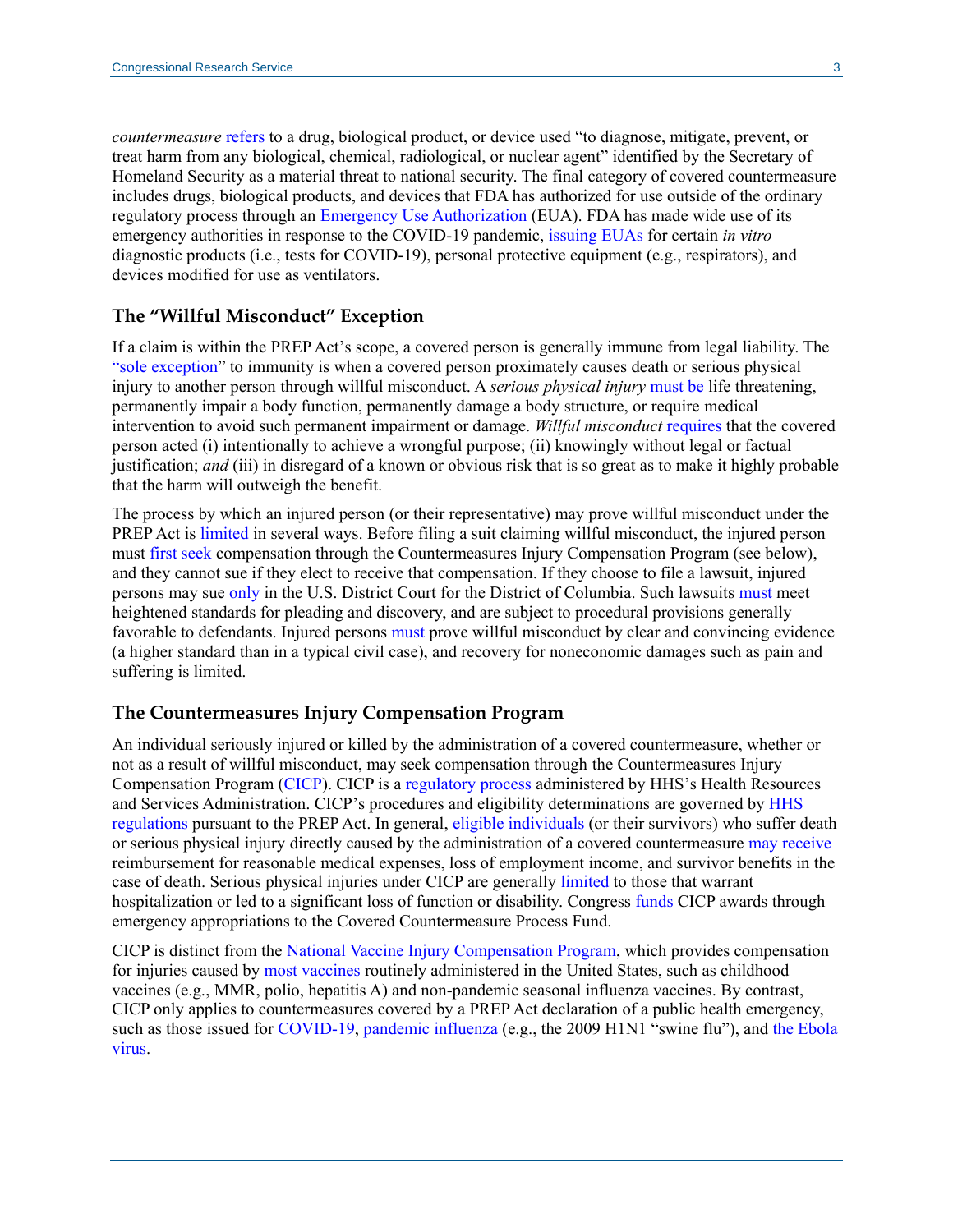## **HHS's COVID-19 Declaration**

On February 4, 2020, the Secretary of HHS invoked the PREP Act and [determined](https://www.govinfo.gov/content/pkg/FR-2020-03-17/pdf/2020-05484.pdf) that COVID-19 constitutes a public health emergency. The HHS Declaration therefore [authorizes](https://www.govinfo.gov/content/pkg/FR-2020-03-17/pdf/2020-05484.pdf#page=4) PREP Act immunity for the "manufacture, testing, development, distribution, administration, and use" of covered countermeasures. This immunity applies to all covered persons as defined in the PREP Act, [including](https://www.govinfo.gov/content/pkg/FR-2020-03-17/pdf/2020-05484.pdf#page=4) any person authorized by state and local public health agencies (or an EUA) to "prescribe, administer, deliver, distribute or dispense" covered countermeasures. [Covered countermeasures](https://www.govinfo.gov/content/pkg/FR-2020-03-17/pdf/2020-05484.pdf#page=5) include "any antiviral, any other drug, any biologic, any diagnostic, any other device, or any vaccine, used to treat, diagnose, cure, prevent, or mitigate COVID-19." The "administration" of a covered countermeasure [includes](https://www.govinfo.gov/content/pkg/FR-2020-03-17/pdf/2020-05484.pdf#page=5) "physical provision of the countermeasures" to patients, as well as "activities and decisions directly relating to . . . delivery, distribution and dispensing of" the countermeasures. The HHS Declaration [provides](https://www.govinfo.gov/content/pkg/FR-2020-03-17/pdf/2020-05484.pdf#page=5) PREP Act immunity "without geographic limitation," beginning on February 4, 2020 and ending as late as October 1, 2025.

## **Recent Congressional Actions on COVID-19 Countermeasures Liability**

Three recent congressional enactments in response to the COVID-19 pandemic, all now signed into law, relate to the scope of immunity for individuals engaged in the COVID-19 response.

[Section 6005](https://www.congress.gov/116/bills/hr6201/BILLS-116hr6201enr.pdf#page=30) of the [Families First Coronavirus Response Act](https://www.congress.gov/bill/116th-congress/house-bill/6201) and [Section 3103](https://www.congress.gov/116/bills/hr748/BILLS-116hr748enr.pdf#page=81) of the Coronavirus Aid, Relief, and Economic Security Act [\(CARES Act\)](https://www.congress.gov/bill/116th-congress/house-bill/748) amend the PREP Act to clarify that certain "personal respiratory protective devices" (such as N95 respirators) are covered countermeasures. To be covered by the PREP Act, the respiratory protective device [must be:](https://www.congress.gov/116/bills/hr748/BILLS-116hr748enr.pdf#page=81) (i) approved by the National Institute for Occupational Safety and Health (NIOSH) under 42 C.F.R. Part 84; and (ii) determined by the Secretary of HHS to be a priority for use during a public health emergency. (FDA issued [an EUA](https://www.fda.gov/media/135763/download) on March 2, 2020 for the use of NIOSH-approved filtering respirators intended for general use in healthcare settings, and expressed its [view](https://www.fda.gov/media/136023/download) that the PREP Act covered these respirators prior to the amendment because of their medical use.)

[Section 3215](https://www.congress.gov/116/bills/hr748/BILLS-116hr748enr.pdf#page=94) of the CARES Act contains an independent immunization from liability for volunteer health care professionals responding to the COVID-19 pandemic. Under Section 3215, licensed health care professionals are [generally immune](https://www.congress.gov/116/bills/hr748/BILLS-116hr748enr.pdf#page=94) from state or federal liability for harm they cause in the course of providing health care services in response to the COVID-19 public health emergency as a volunteer, if they act within the scope of their license and in good faith. There are [two exceptions](https://www.congress.gov/116/bills/hr748/BILLS-116hr748enr.pdf#page=94) to this immunity: (1) if the volunteer health care professional's acts constituted willful or criminal misconduct, gross negligence, reckless misconduct, or a conscious flagrant indifference to the rights or safety of the individual harmed; or (2) if the volunteer health care professional rendered health care services under the influence of drugs or alcohol. Section 3215 immunity may overlap with PREP Act immunity or extend beyond it in some cases (such as situations not involving a covered countermeasure).

Finally, both the CARES Act and the Coronavirus Preparedness and Response Supplemental Appropriations Act [\(CPRSA\)](https://www.congress.gov/bill/116th-congress/house-bill/6074) appropriate funding that HHS may use for the Covered Countermeasure Process Fund. CPRS[A appropriates](https://www.congress.gov/116/bills/hr6074/BILLS-116hr6074enr.pdf#page=4) \$3.1 billion to the Secretary of HHS to respond to COVID-19, including the development and purchase of countermeasures and vaccines, while allowing these funds to "be transferred to, and merged with" the Covered Countermeasure Process Fund. Similarly, the CARES Act [appropriates](https://www.congress.gov/116/bills/hr748/BILLS-116hr748enr.pdf#page=281) \$27 billion to the Secretary of HHS for similar purposes, again providing that the Secretary may transfer these funds to the Covered Countermeasure Process Fund.